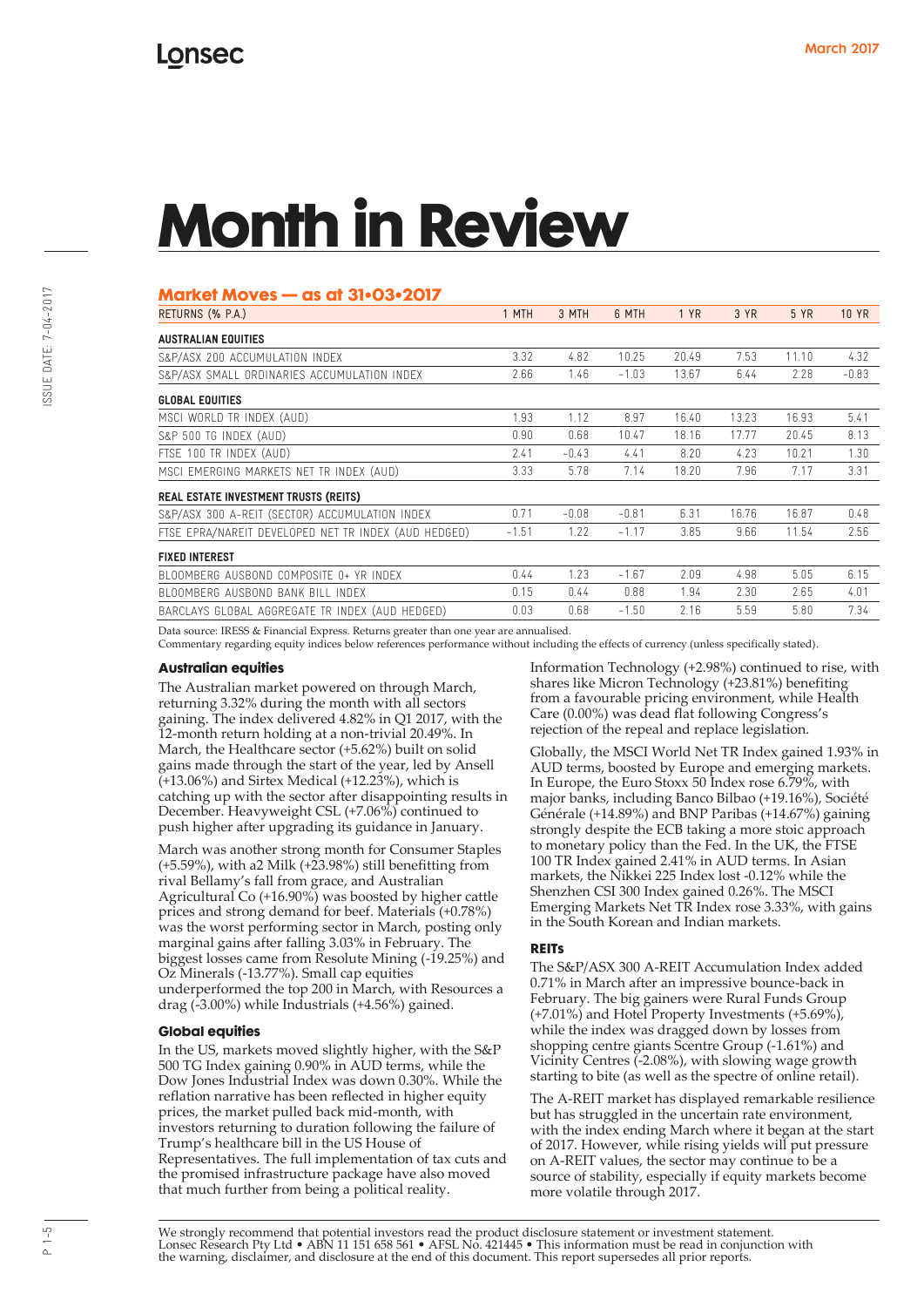Globally, REITs were under renewed pressure in March, with the S&P Global REIT NTR Index returning -0.18% (in AUD hedged terms), while the FTSE EPRA/NAREIT Developed NR Index was down 1.51% as global yields moved higher. With the Fed signalling two more potential rate rises for 2017, cap rates and leasing spreads may continue to come under pressure, but if the tightening path remains on the dovish side, yieldproducing asset classes like REITs may continue to be in demand.

#### **Fixed income**

Global yields generally ended flat in March, after some movements higher earlier in the month. While rates have been trending higher since October 2016 and yield curves have steepened, investors appeared to embrace duration again in the latter part of the month, reflected in longer-term fund flow. The US 10-year Treasury yield ended where it started the month at 2.39%, after rising to an intra-month high of 2.63%. While recent CPI releases in both Europe and the US have been

#### **ASX 200 Share Movements**

#### **S&P/ASX 200 Share Performance for the Month of March**

| <b>BEST PERFORMERS</b>         |        | WORST PERFORMERS       |           |  |
|--------------------------------|--------|------------------------|-----------|--|
| SPOTLESS GROUP HOLDINGS        | 32.32% | RESOLUTE MINING        | $-19.25%$ |  |
| A2 MII K CO                    | 23.98% | FLETCHER BUILDING      | $-16.11%$ |  |
| NINE ENTERTAINMENT CO HOLDINGS | 1952%  | 07 MINFRAIS            | $-15.81%$ |  |
| <b>BRICKWORKS</b>              | 18.20% | DOWNER EDI             | $-12.70%$ |  |
| AUSTRALIAN AGRICULTURAL CO     | 16.90% | HARVEY NORMAN HOLDINGS | $-12.04%$ |  |

| n                       |           |
|-------------------------|-----------|
| <b>WORST PERFORMERS</b> |           |
| RESOLUTE MINING         | $-1925%$  |
| FI FTCHER BUILDING      | $-16.11%$ |
| 07 MINFRAIS             | $-15.81%$ |
| DOWNER FDI              | $-12.70%$ |
| HARVEY NORMAN HOI DINGS | $-12.04%$ |

persistently negative since October 2015. Since turning positive in November 2016, Japanese 10-year yields rose

modestly in March from 0.06% to 0.07%.

promising, the numbers have moderated in recent months, and core inflation remains well below central bank targets. The return on US corporate investment grade bonds was -0.18% in March, while US high-yield debt returned -0.14%. For the first time since October 2016, credit spreads showed a material expansion, with the BofA Merrill Lynch US High Yield OAS rising from

Global bonds, measured by the Barclays Global Aggregate TR Index, returned 0.03% in March (in AUD hedged terms). Returns on Australian corporate bonds were 0.56% while government bonds returned 0.42%, with the yield on Australian 10-year Treasuries falling slightly from 2.72% to 2.70%. The UK 10-year Gilt yield fell from 1.15% to 1.14% in March – softer since its post-Brexit high of 1.51% in January. The German 10-year Bund yield rose from 0.21% to 0.33%, while the 5-year Bund rose from -0.58% to -0.39% and has been

3.74% to 3.92%.

#### **S&P/ASX 200 Share Performance for the Year to March**

| <b>BEST PERFORMERS</b>     |         | WORST PERFORMERS          |            |  |
|----------------------------|---------|---------------------------|------------|--|
| WHITFHAVEN COAL LTD        | 35649%  | BELLAMY'S AUSTRALIA LTD   | $-59.38\%$ |  |
| FORTESCUE METALS GROUP LTD | 144 31% | ISFNTIA GROUP I TD        | $-56.77\%$ |  |
| RESOLUTE MINING LTD        | 14074%  | VOCUS COMMUNICATIONS I TD | $-47.54\%$ |  |
| WORLEYPARSONS LTD          | 104.65% | <b>FSTIA HEALTH LTD</b>   | $-4.319%$  |  |
| BLUESCOPE STEEL LTD        | 98 06%  | TPG TELECOM LTD           | $-38.54%$  |  |

| WORST PFRFORMFRS          |           |
|---------------------------|-----------|
| BELLAMY'S AUSTRALIA LTD   | -5938%    |
| ISENTIA GROUP LTD         | $-5677%$  |
| VOCUS COMMUNICATIONS I TD | $-47.54%$ |
| <b>FSTIA HEALTH LTD</b>   | $-4.319%$ |
| TPG TELECOM LTD           | $-3854%$  |

#### **Economic News**

#### **Australia**

On 4 April, the RBA left the cash rate on hold at 1.50%, where it has been since the August 2016 cut. In his speech delivered that evening, Governor Philip Lowe spoke of the continued improvement in global conditions, noting "the point of maximum global monetary stimulus looks to have passed", but expressed concern at "a possible retreat from an open rules-based international trading system." On the domestic side, the housing market continues to be a source of consternation, with continued growth in the Melbourne and Sydney markets. While arrears rates are low, slow wage growth is a drag on the ability of households to pay down debt.

The unemployment figures for February showed an increase in employed persons of 5,200 in trend terms, although in seasonally adjusted terms employment fell by 6,400. The good news was the resumption of growth in full-time employment, which rose 27,100 in seasonally adjusted terms, following January's fall of 44,800. The unemployment rate remained steady at 5.8% and the participation rate held firm at 64.6%. Labour market underutilisation remains a concern for the RBA, as well as the slower than expected pace of wage growth.

The AIG Manufacturing Index expanded for a sixth consecutive month in March, posting 57.5 but down 1.8 points on February. All seven activity sub-indices were in expansion, with gains from New Orders (62.6) and Sales (57.7), while Production (54.1) and Employment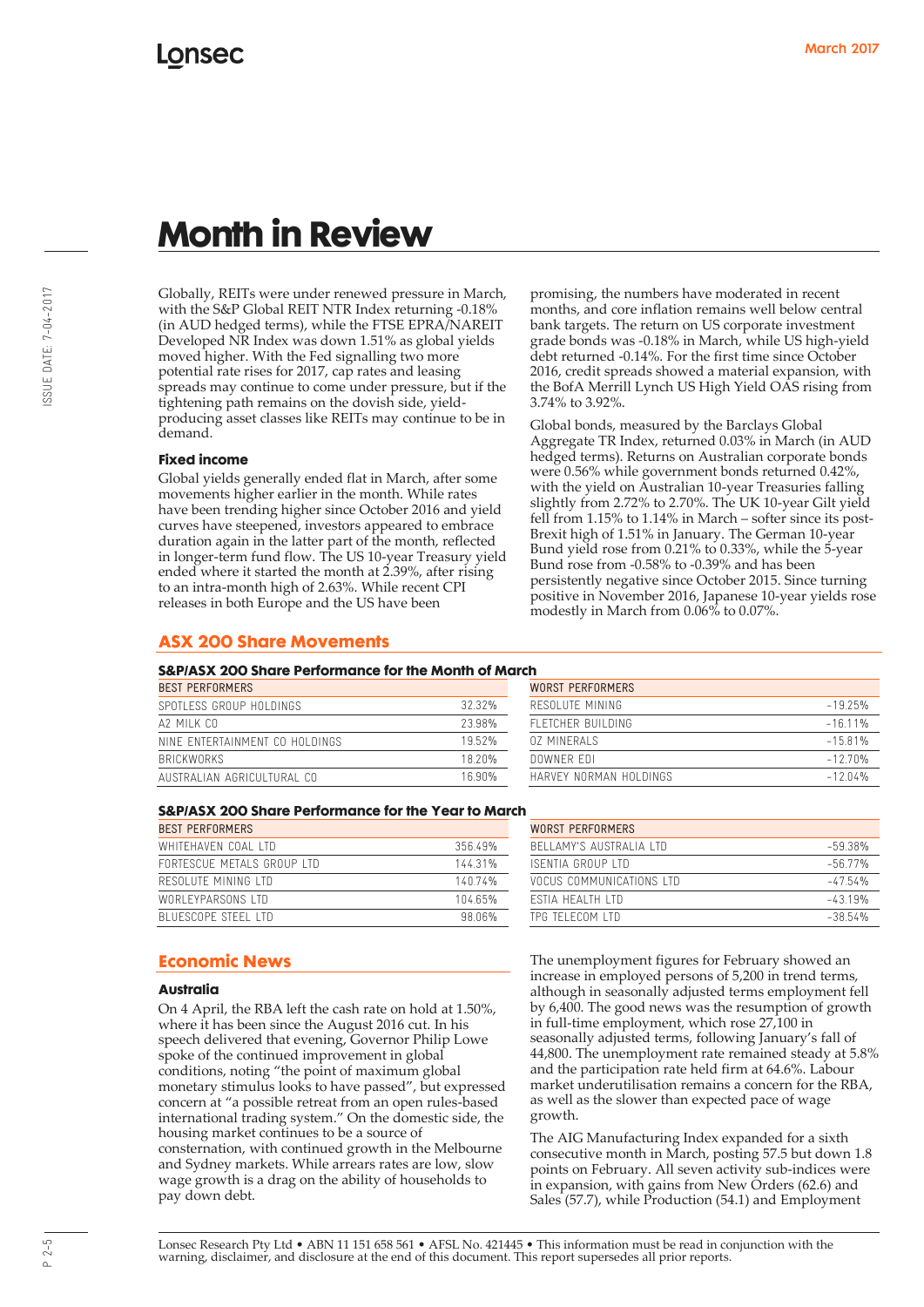(54.1) slowed. Higher prices for coal and other commodities, along with large infrastructure projects, have been supportive of manufacturing activity.

The Westpac Melbourne Institute Index of Consumer Sentiment rose by a modest 0.1% in March, from 99.6 to 99.7, with optimists and pessimists in more or less equal numbers. The most-recalled news categories remain 'economic conditions' and 'budget and taxation'. While the Index of Unemployment Expectations showed that most respondents expected unemployment to fall, the 'Family finances compared to a year ago' component fell by 5.3% to the lowest point since June 2014, indicating that respondents are particularly concerned about their personal finances.

Retail turnover fell a seasonally adjusted 0.1% in February, following a rise of 0.4% in January. Increases in turnover came from department stores (0.8%) and the major food retailing group (0.3%), while decreases came from clothing, footwear and personal accessory retailing (-2.5%) and household goods retailing (-0.4%).

Australia's balance on goods and services recorded a surplus of \$3.574b in February, building on January's surplus of \$1.503b. The largest increases in Australia's goods exports came from non-monetary gold (\$352m) and coal (\$238m), while rural goods exports fell (-\$195m). Imports of general merchandise (-\$1.574b) and consumption goods (-\$859m) also fell.

#### **Global**

Following its 25bp hike in December, the FOMC voted to increase the funds rate by a further 25bps at its March meeting. The current range of 0.75–1.00% is still accommodative, helping to provide some further strength in the labour market and return to the 2% inflation target. While the Fed has clearly signalled a resumption of the tightening cycle, the return to normalised rates will likely be a slow process. According to the much-analysed 'dot plot' for the March quarter, the median view of committee members is for two more hikes in 2017, with the target range moving to 2.00–2.25% in 2018 (with three participants suggesting a rate of 3.00% or higher).

The 'third estimate' of US Q4 GDP showed a revised annual growth rate of 2.1%, up from the second estimate reading of 1.9% and beating the market's expected 2.0%. Profits from non-financial corporations fell by US \$60.4b, in contrast to the \$66.4b increase in Q3, with the settlement between Volkswagen's US subsidiary and federal and state governments weighing heavily. The Atlanta Federal Reserve is forecasting GDP to rise at an annual rate of 1.2% in Q1 2017.

The ISM manufacturing PMI fell to 57.2 in March, down from 57.7 in February, representing seven straight months of expansion. New Orders (64.5) slowed slightly, but remain strongly in expansion after surging 7.2 pts in December. Employment was the big mover,

rising 4.7 pts to 58.9, while Production fell -5.3 pts to 57.6 but remaining firmly in expansion. Inflation appears to be taking hold, with the Prices component increasing a further 2.5 pts to 70.5.

January's non-farm payrolls delivered 235,000 new jobs in February versus an expected 190,000, pushing the USD higher and firming expectations for the Federal Reserve's rate hike. Annual hourly earnings rose by a healthy 2.8% on an annual basis. Construction employment increased the most (58,000), with significant gains in manufacturing (28,000) and health care employment (27,000), while retail trade employment fell (-26,000). A broader view of unemployment that includes discouraged workers and those holding part-time jobs for economic reasons dropped to 9.2%, its lowest level since April 2008.

US prices rose by an unadjusted rate of 2.7% over the 12 months to February. The index for all items less food and energy rose 2.2%. US consumers saw a fall in energy prices in February, matching retreating crude oil prices, while tighter labour market conditions are also adding to price and wage growth. The core PCE index – the Fed's preferred measure – rose 1.8% annually, up from 1.7% in January and edging towards the Fed's 2% target.

On 30 March, Britain formally invoked Article 50, following convincing support from both houses of parliament for the European Union (Notification of Withdrawal) Bill. The letter to European Union President Donald Tusk expressed the UK's desire to leave the single market, but also included new intricacies, such as an explicit desire to include financial services in any future trade deal.

While the Dutch election passed the markets by without much commotion, the main event will be France's national election on 23 April. A major Ifop-Fiducial poll held in early April showed support for Le Pen still sitting at 25%, equal with En Marche! candidate Emmanuel Macron, who has moved up from 21% since the start of February. Meanwhile, Republican François Fillon has seen his support fall from 21% to 17.5%, while Socialist Party candidate Benoît Hamon has fallen from 18% to 10%. The most recent Harris Interactive poll, which followed the television debate between the candidates, has Macron leading Le Pen 25% to 24%.

Euro area inflation fell to an estimated 1.5% for March, down from 2.0% in February. The energy component was again a major contributor to inflation, rising 7.3%, while non-energy industrial goods rose only 0.2%. Core inflation (excluding energy, food, alcohol and tobacco) moved from 0.7% to 0.9%, and has remained stubbornly low since the GFC. The euro area unemployment rate fell from 9.6% to 9.5% in February, remaining the lowest rate since May 2009. Youth unemployment is still very high (19.4%), while significant dispersion still exists between member states.

March 2017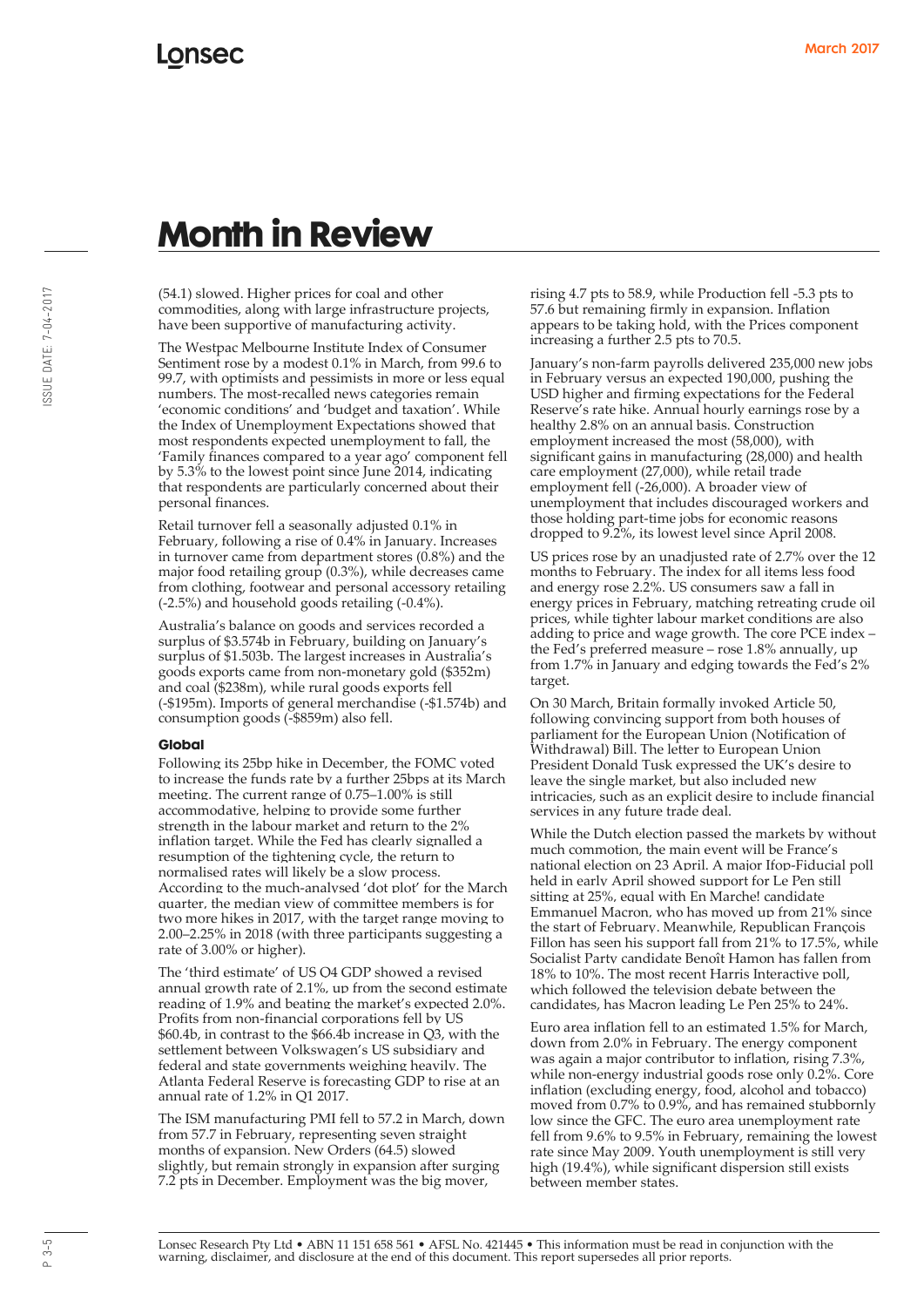China's official PMI survey showed Chinese manufacturing entered its eighth month of expansion, with the March figure coming in at 51.8, slightly above the expected 51.6. The Caixin PMI, based on a survey of smaller manufacturers, fell from 51.7 in February to 51.2, slightly lower than the expected 51.6. Inflation for February was 0.8% y/y, well below the expected 1.7% and down from 2.5% in January.

Brazil's economy remains in contraction, with GDP falling  $0.9\%$  in  $\check{Q}4$  and  $2.5\%$  y/y. Unemployment remained steady at 13.2%, but has been rising steadily from 6.9% in January 2016. Russia's inflation continues to fall, reaching 4.3% y/y in March – the lowest rate since July 2012 – while unemployment is steady at 5.6%. India's inflation rate was 3.7% in March, up from 3.2% in February. Following the shock decision to demonetise Rs 500 and 1,000 notes, the pace of cash withdrawals in India has slowed, and the economy has begun to adjust to the new currency system, although not without significant dislocations.

#### **Commodities**

Metals were mixed in March, with Nickel falling heavily in the start of the month to end 8.7% lower. Copper was down 2.3% after being largely flat through January and February, and Zinc was down -1.9%. Tin (+4.9%) and Lead (+3.7%) moved higher, as did Aluminium (+2.0%), which reached its highest level since May 2015. The price of iron ore delivered to Qingdao in China tumbled 11.9%, from US \$91.27 to \$80.39/t, falling steeply in the second half of the month.

After building through January and February, Gold had a rocky month in March, losing nearly US \$50/oz early on before recovering to end the month at \$1249.20/oz (0.1% higher on the start). Gold appeared to take on new life following the Fed's rate hike, indicating the future path of tightening is perhaps not as aggressive as investors were expecting. The Brent crude oil spot price moved lower from US \$53.36 to \$52.20/b, while the WTI crude price rose slightly from US \$54.00 to \$50.54/b  $(-1.9\%)$ .

#### **Currencies**

The AUD fell 0.4% against the USD in March, from 0.7657 to 0.7629, after hitting a mid-month high of 0.7731 (the highest rate since November 2016). The AUD fell 0.8% in trade-weighted terms, losing against most major currencies, including EUR (-1.1%), JPY (-1.6%), GBP (-1.7%), but gaining against the NZD (+2.3%).

The US Dollar Index closed the month 0.8% lower, falling against major currencies including EUR (-0.7%), JPY (-1.2%), GBP (-1.4%), and CHF (-0.3%). After gaining in the wake of the US election, the USD has taken a breather through Q1 2017, but generally remains strong, with future Fed hikes ensuring continued strength in the near term, along with a potentially more recalcitrant ECB.

The Mexican Peso (MXN) recovered big in March, gaining 7.4% against the USD, and has now moved back to its pre-US election level.